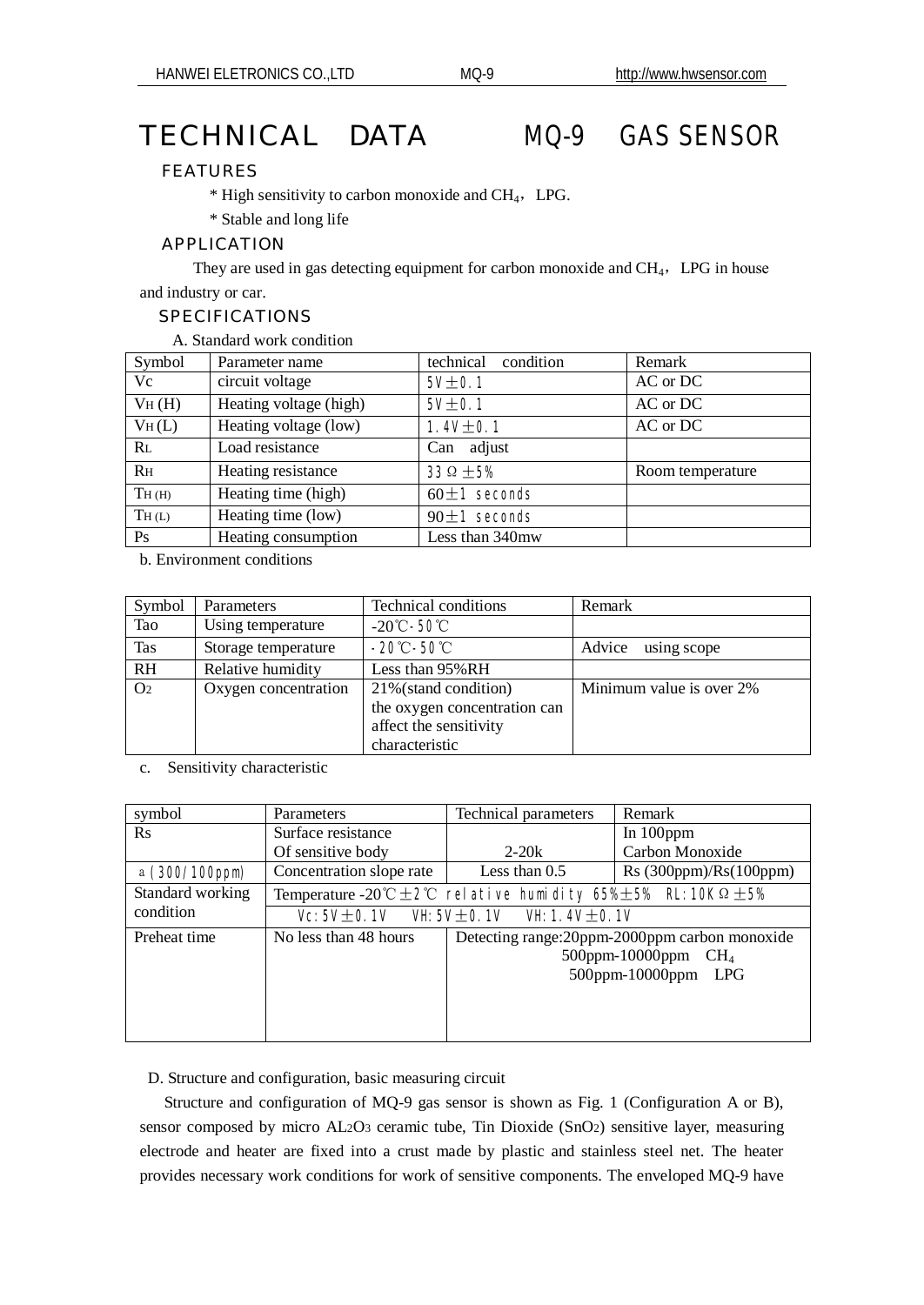

Clamp ring Copper plating Ni Resin base Bakelite Tube Pin Copper plating Ni

Fig.1



Heating voltage 5v (High) 60s



Electric parameter measurement circuit is shown as Fig.2

E. Sensitivity characteristic curve



Fig.3 sensitivity characteristics of the MQ-9

Standard circuit:

As shown in Fig 2, standard measuring circuit of MQ-9 sensitive components consists of 2 parts. one is heating circuit having time control function (the high voltage and the low voltage work circularly ). The second is the signal output circuit, it can accurately respond changes of surface resistance of the sensor.

> Fig.3 is shows the typical sensitivity characteristics of the MQ-9 for several gases. in their: Temp: 20℃、 Humidity: 65%、 O2 concentration 21%  $RI = 10k$  Ω Ro: sensor resistance at 1000ppm LPG in the clean air. Rs: sensor resistance at various concentrations of gases.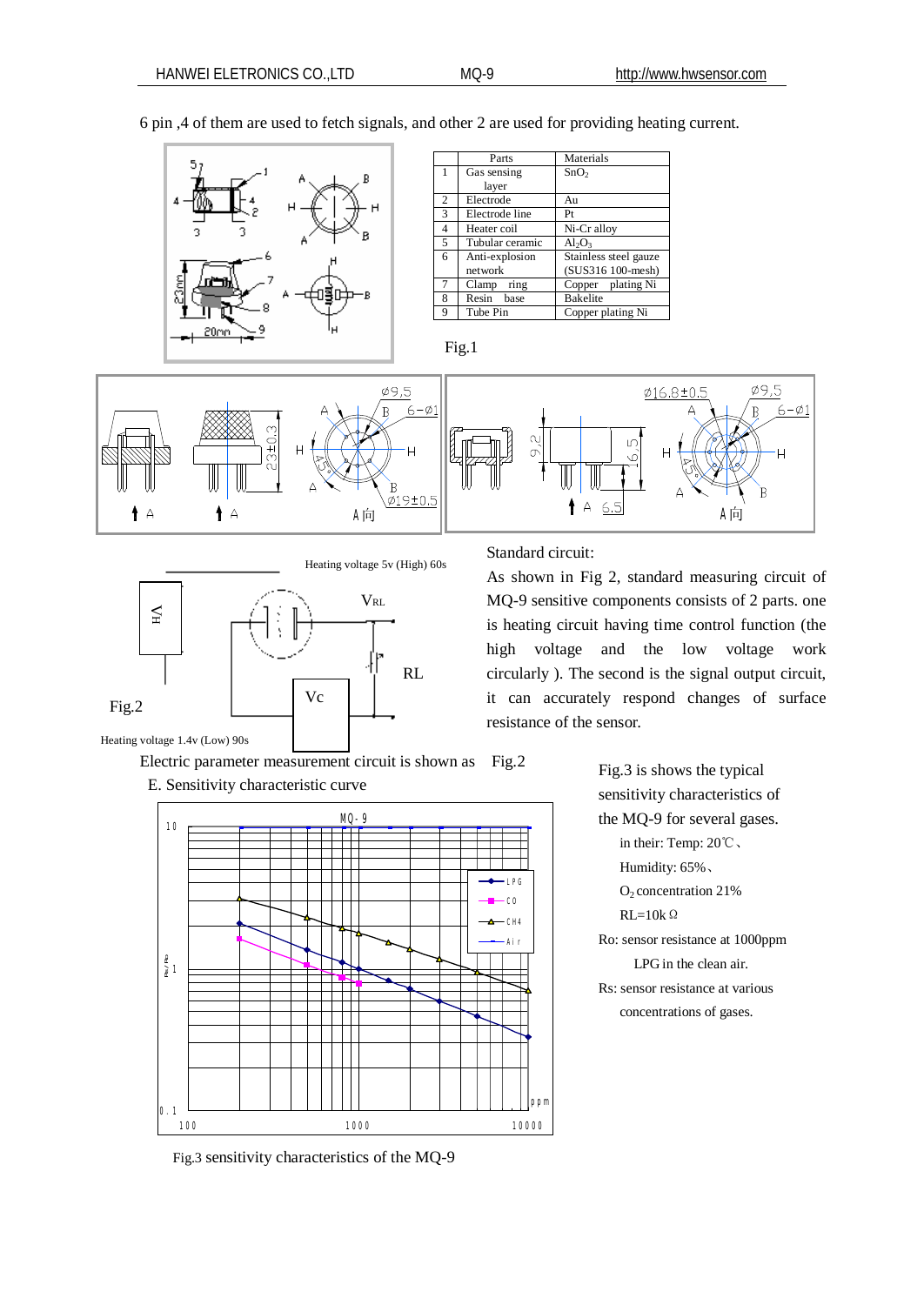

Fig.4 is shows the typical dependence of the MQ-9 on temperature and humidity. Ro: sensor resistance at 1000ppm LPG in air at 33%RH and 20degree. Rs: sensor resistance at 1000ppm LPG at different temperatures and humidities.

#### **OPERATION PRINCIPLE**

. The surface resistance of the sensor Rs is obtained through effected voltage signal output of the load resistance RL which series-wound. The relationship between them is described:

 $Rs\backslash RL = (Vc-VRL)/VRL$ 



 Fig. 5 shows alterable situation of RL signal output measured by using Fig. 2 circuit output signal when the sensor is shifted from clean air to carbon monoxide (CO) or CH4, output signal measurement is made within one or two complete heating period (2.5 minute from high voltage to low voltage ).

 Sensitive layer of MQ-9 gas sensitive components is made of SnO2 with stability, So, it has excellent long term stability. Its service life can reach 5 years under using condition.

### SENSITVITY ADJUSTMENT

Resistance value of MQ-9 is difference to various kinds and various concentration gases. So, When using this components, sensitivity adjustment is very necessary. we recommend that you calibrate the detector for 200ppm  $\ldots$  and 5000ppm CH<sub>4</sub> or 1000ppm LPG concentration in air and use value of Load resistance that( $R_L$ ) about 20 K Ω(10K Ω to 47 K Ω).

 When accurately measuring, the proper alarm point for the gas detector should be determined after considering the temperature and humidity influence.

The sensitivity adjusting program:

- a. Connect the sensor to the application circuit.
- b. Turn on the power, keep time of preheating through electricity is over 48 hours.
- c. Adjust the load resistance RL until you get a signal value which is respond to a certain carbon monoxide concentration at the end point of 90 seconds.
- d. Adjust the another load resistance RL until you get a signal value which is respond to a CH4 or LPG concentration at the end point of 60 seconds .